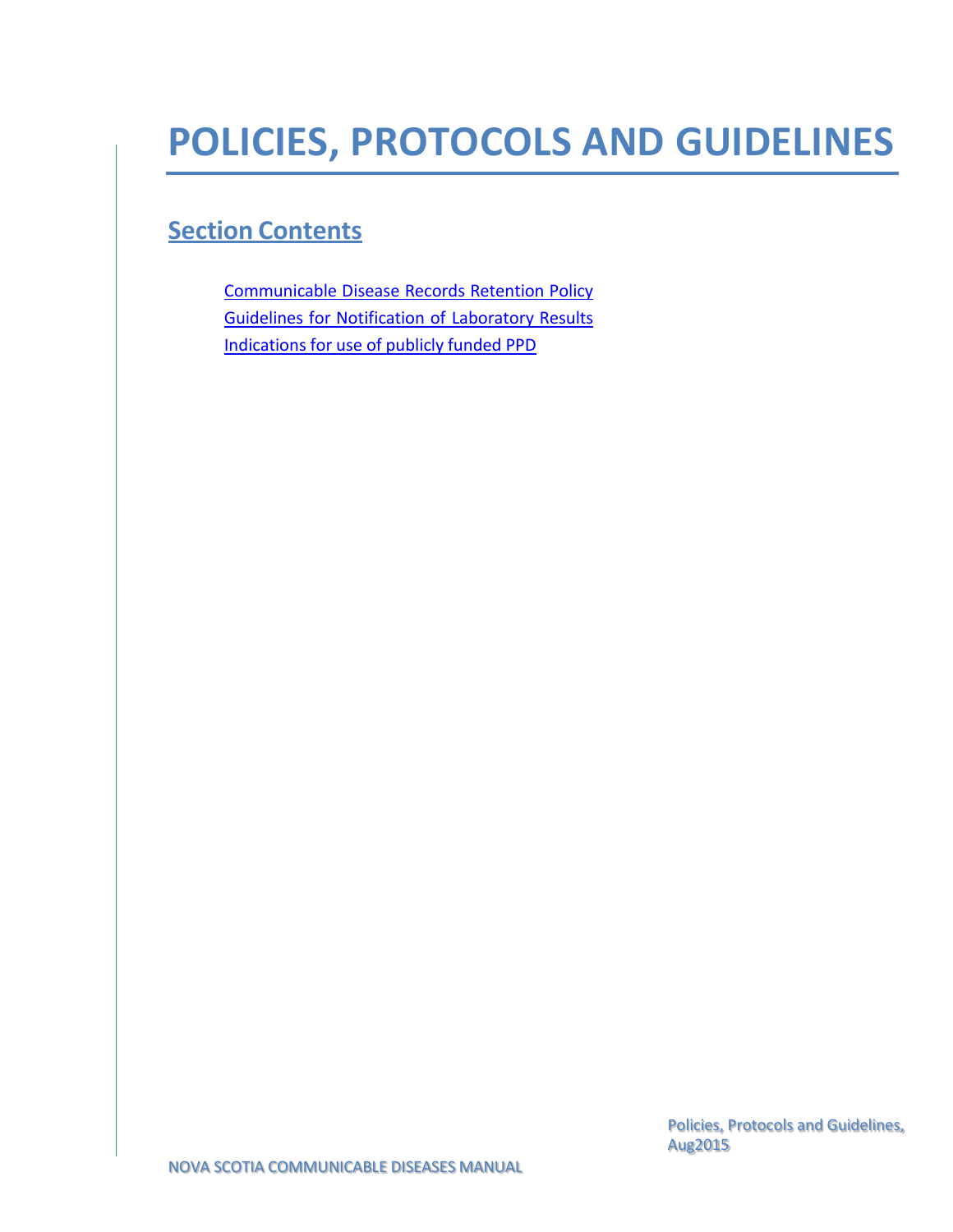

### <span id="page-1-0"></span>**Policy: Communicable Disease Records Retention Schedule**

*Originating Branch:* Communicable Disease Prevention and Control

*Approval Date:* October 13, 2011

*Review Date:* October 2013

*Approved by:* Provincial Communicable Prevention and Control Committee Chief Medical Officer of Health

#### **POLICY STATEMENT**

Public Health in the District Health Authorities (DHA's) shall manage the communicable disease and immunization records in their custody or under their control to comply with the Communicable Disease Records Retention Schedule as approved by the above authorities.

#### **POLICY OBJECTIVES**

To ensure that Public Health within the DHA's properly maintain the communicable disease records in their custody or under their control.

To ensure all client identifiable case management information related to Notifiable Disease and Conditions as per the Health Protection Act and immunization are filed and retained in accordance with the Communicable Disease Records Retention Schedule.

#### **POLICY APPLICATION**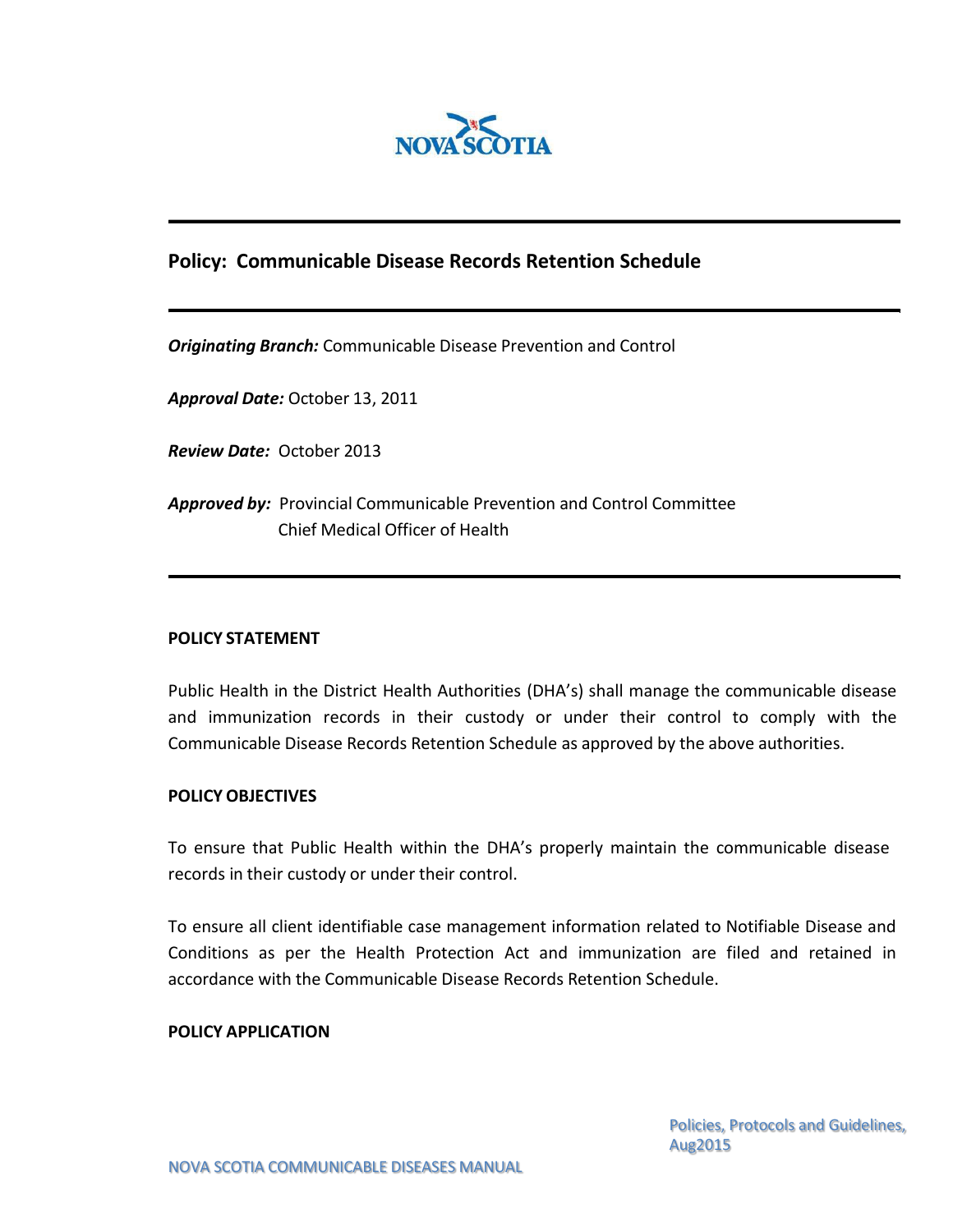This policy applies to all Public Health staff in the employ of, seconded to, or under contract to the DHA's who are involved in filing and maintaining communicable disease and immunization records.

#### **POLICY DIRECTIVES**

The person responsible for the management and/or coordination of the Communicable Disease Program in each DHA will communicate this policy to appropriate individuals.

Public Health Services in each DHA will follow the Communicable Disease Record Retention Schedule as outlined in the NS Communicable Disease Manual and the NS Immunization Manual.

#### **ACCOUNTABILITY**

Public Health staff within the DHA's are responsible to adhere to this policy.

The Public Health Services director or delegate is accountable to ensure this policy is communicated and Public Health staff in the DHA's are informed about this policy.

#### **MONITORING**

The Public Health Services director or delegate is responsible for monitoring of the implementation of this policy.

#### **INQUIRIES**

Branch/Section: Communicable Disease Prevention and Control Nova Scotia Department of Health and Wellness Email: [CDPCRC@gov.ns.ca](mailto:CDPCRC@gov.ns.ca) Tel: (902) 424-6550 Fax: (902) 428-3313

> Policies, Protocols and Guidelines, Aug2015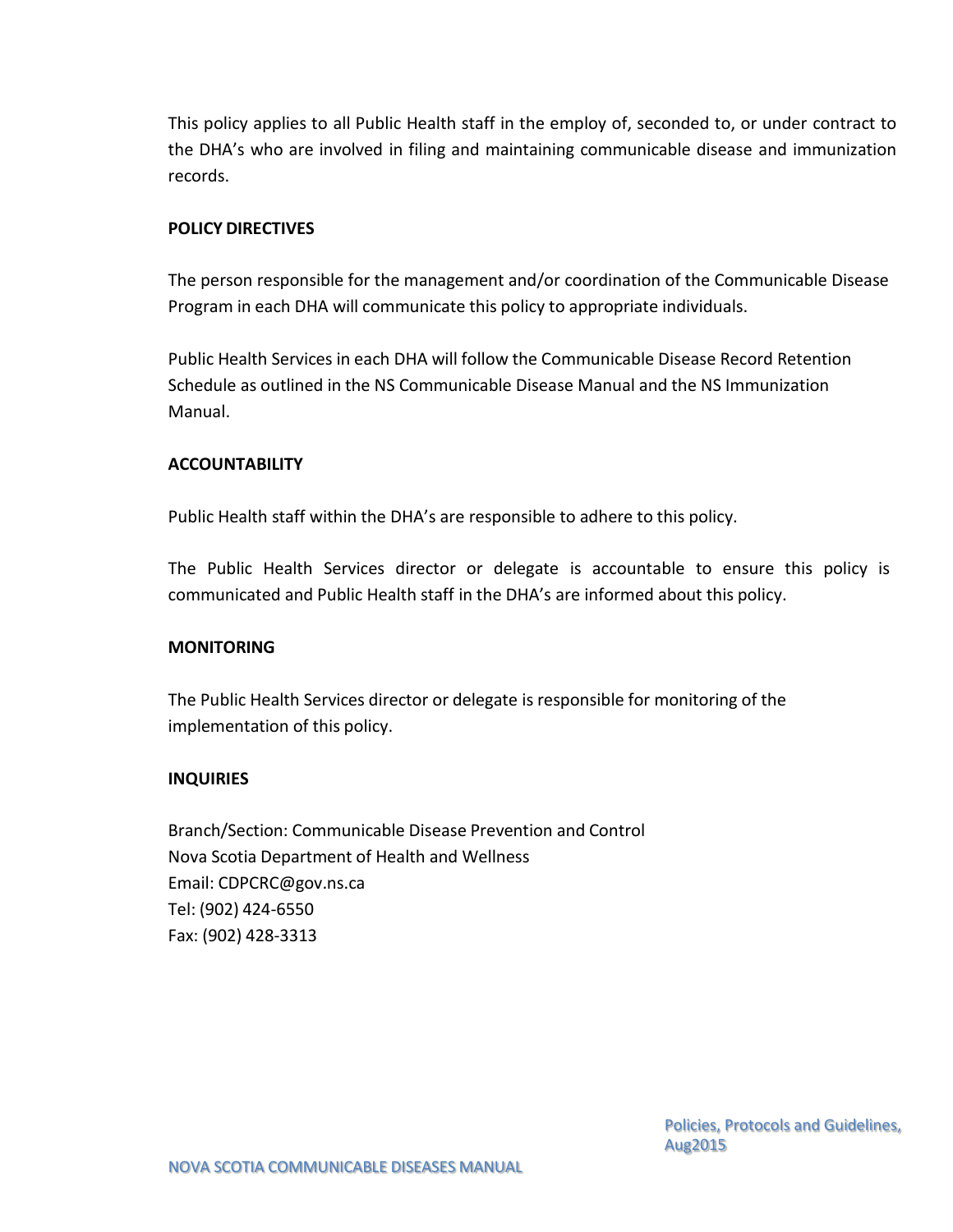#### **00000 COMMUNICABLE DISEASE 00000**

**ACTIVE CONTRAN ACTIVE COPR** Office of Primary Responsibility **SA** Semi-Active (Records Centre) **SO** Superseded/Obsolete

**Records documenting outbreaks and individual client identifiable case management information relating to the Notifiable Diseases and Conditions as well as immunization and treatment.**

| 00000 | <b>Communicable Disease</b>                   | <b>ACT</b> | SA             | <b>DIS</b> |
|-------|-----------------------------------------------|------------|----------------|------------|
| $-01$ | Communicable Disease - General                | $FY+1$     | 2              | D          |
| -30   | <b>Tuberculosis Case Files</b>                | $SO+0$     | $\Omega$       | D          |
| $-31$ | <b>Hepatitis B Case Files</b>                 | $SO+0$     | $\Omega$       | D          |
| $-32$ | <b>Hepatitis C Case Files</b>                 | $SO+0$     | $\Omega$       | D          |
| $-33$ | <b>HIV Case Files</b>                         | $SO+0$     | $\Omega$       | D          |
| -34   | <b>Syphilis Case Files</b>                    | $SO+0$     | $\Omega$       | D          |
| -35   | Lymphogranuloma Venerum (LGV) Case Files      | $SO+0$     | $\Omega$       | D          |
| -36   | Creutzfeldt-Jakob Disease (CJD)               | $SO+0$     | $\Omega$       | D          |
| -37   | Sexually Transmitted Infection Other Than     | $SO+0$     | 7              | D          |
|       | Hepatitis B, HIV, Syphilis and LGV Case Files |            |                |            |
| -40   | <b>CDC Enteric Disease Case Files</b>         | $SO+0$     | $\overline{7}$ | D          |
| -41   | Food-Borne Disease Outbreak Case Files        | $SO+0$     | 7              | D          |
| -42   | Disease Outbreak Other Than Food-Borne        | $SO+0$     | 7              | D          |
|       | Case Files                                    |            |                |            |
| -50   | <b>Immunization Case Files</b>                | $SO+0$     | $\Omega$       | D          |
| $-51$ | Adverse Effects Following Immunization        | $SO+0$     | 0              | D          |
|       | (AEFI) Case Files                             |            |                |            |

### **Superseded/Obsolete Definition [File closed / Retention triggered / Deactivation begun]:**

- -30 Infected person dies
- -31 Infected person dies
- -32 Infected person dies
- -33 Infected person dies
- -34 Infected person dies
- -35 Infected person dies
- -36 Infected person dies
- -37 Infection successfully treated or infected person recovered
- -40 Disease successfully treated or affected person recovered
- -41 Outbreak contained or mitigated
- -42 Outbreak contained or mitigated
- -50 Inoculated person dies
- -51 Affected person re-immunized without negative impact

| <b>ACT</b> Active (Central Registry) | <b>DIS</b> Disposition     |
|--------------------------------------|----------------------------|
| <b>AR</b> Archival Appraisal         | <b>DP</b> Disposition Plan |
| <b>D</b> Destruction                 | <b>FY</b> Fiscal Year      |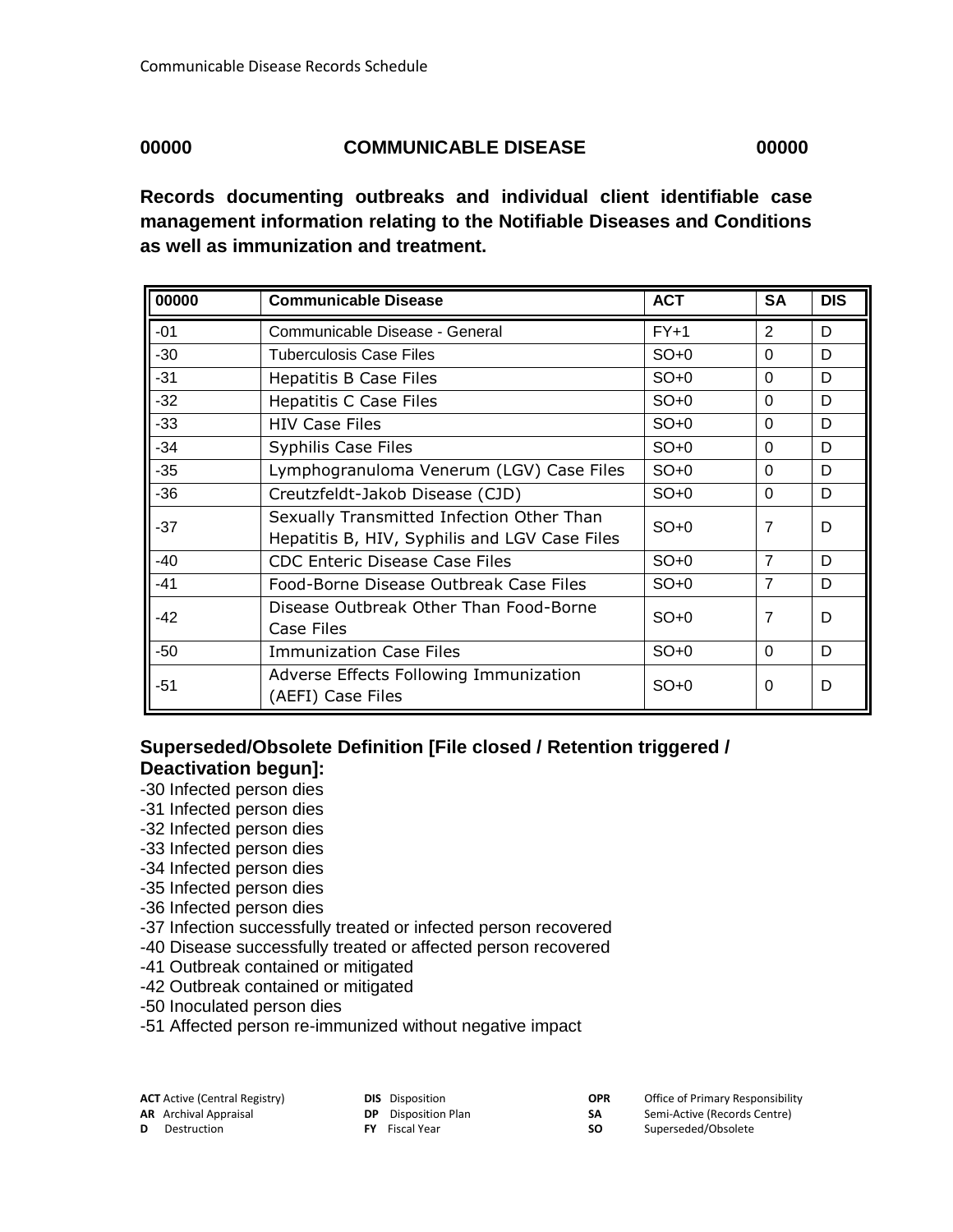#### **Secondary Scope Notes**

#### **00000-01 General**

Records documenting individual client identifiable case management information relating to Communicable Disease as a whole. Used for records which cannot be classified in any existing case file secondary. Examples: case report forms, nursing progress notes, contact tracing line lists, vaccine release forms, notification letters for vaccine-preventable diseases, diseases transmitted through direct contact or respiratory route, and zoonotic disease materials.

**OPR (Office of Primary Responsibility) [Owner/Custodian/Controller]:** District Manager for the Communicable Disease Program

#### **00000-30 Tuberculosis Case Files**

Records documenting individual client identifiable case management information relating to tuberculosis. Examples: case report forms (provincial and national); nursing progress notes; contact tracing line list form; lab report (s); chest x-ray report (s), e-mail correspondence; letter(s) to pharmacy regarding billing for medication (s); letter (s) to physician regarding PH recommendations; monthly medication compliance and side effect assessment form; TB skin test result form; ER reports and other medical documentation (i.e. consult letters)

**OPR:** District Manager for the Communicable Disease Program

#### **00000-31 Hepatitis B Case Files**

Records documenting individual client identifiable case management information relating to hepatitis B. Examples: case report form; nursing progress notes; lab report (s); e-mail correspondence; Immune Globulin/Vaccine release form; Immune Globulin/Vaccine reciprocal form; ER reports and other medical documentation (i.e. consult letters), look-back/trace-back forms and nursing notes.

**OPR:** District Manager for the Communicable Disease Program

| <b>ACT</b> Active (Central Registry) |
|--------------------------------------|
| <b>AR</b> Archival Appraisal         |
| <b>D</b> Destruction                 |

| <b>DIS</b> Disposition     |
|----------------------------|
| <b>DP</b> Disposition Plar |
| <b>FY</b> Fiscal Year      |

**ACTIVE CORTEGE** Of Contrary Responsibility **DP** Disposition Plan **SA** Semi-Active (Records Centre)

**SO** Superseded/Obsolete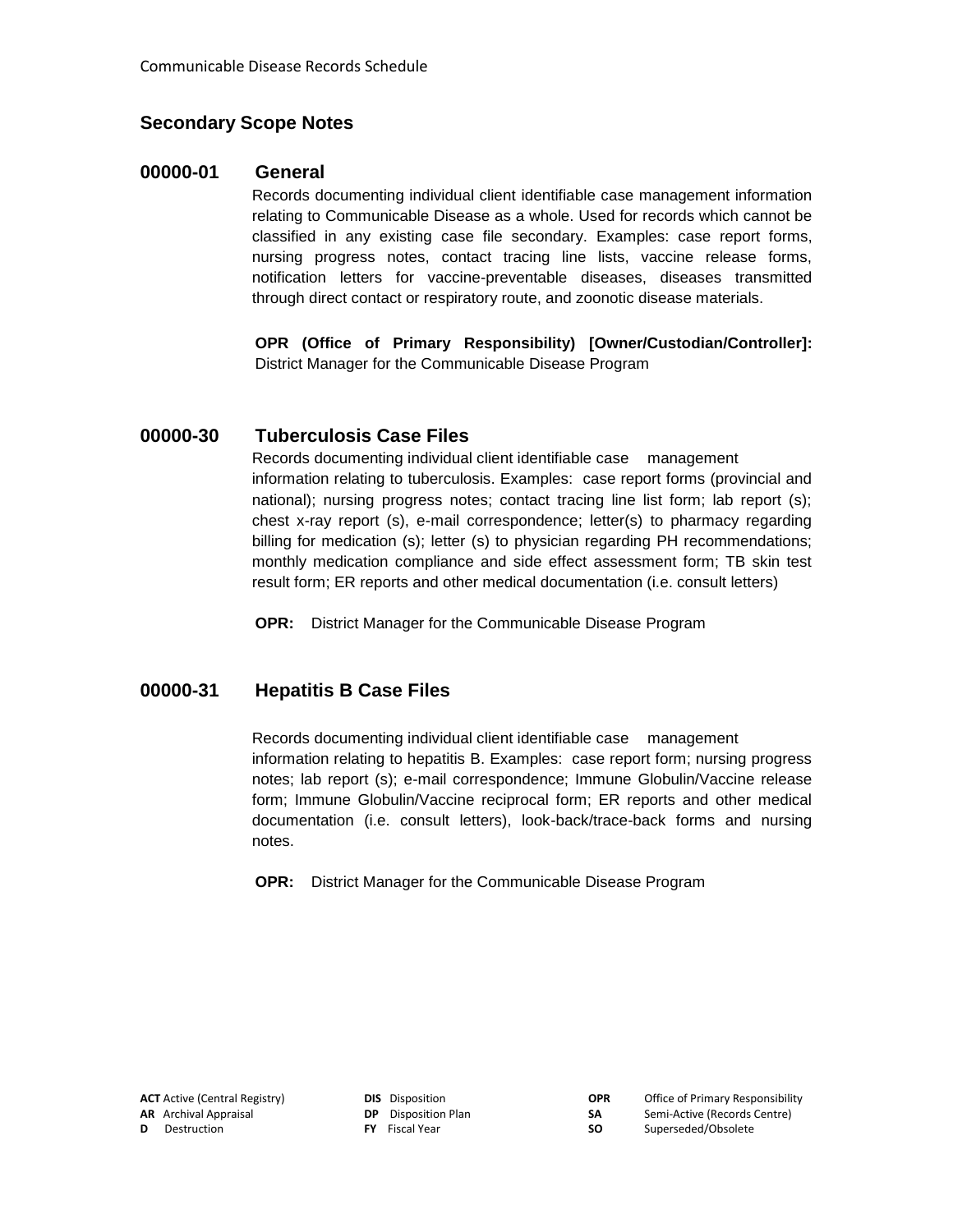#### **00000-32 Hepatitis C Case Files**

Records documenting individual client identifiable case management information related to Hepatitis C. Examples: case report form; nursing progress notes; lab report (s); e-mail correspondence; vaccine release form; vaccine reciprocal form; ER reports and other medical documentation (i.e. consult letters), look-back/trace-back forms and nursing notes.

**OPR:** District Manager for the Communicable Disease Program

#### **00000-33 HIV Case Files**

Records documenting individual client identifiable case management information related to HIV. Examples: case report form (provincial and national); nursing progress notes; lab report (s); e-mail correspondence; HIV strain and drug resistance surveillance form; ER reports and other medical documentation (i.e. consult letters), look-back/trace-back forms and nursing notes.

**OPR:** District Manager for the Communicable Disease Program

#### **00000-34 Syphilis Case Files**

Records documenting individual client identifiable case management information related to syphilis. Examples: case report form; nursing progress notes; lab report (s); e-mail correspondence; ER reports and other medical documentation (i.e. consult letters)

**OPR:** District Manager for the Communicable Disease Program

#### **00000-35 Lymphogranuloma Venerum (LGV) Case Files**

Records documenting individual client identifiable case management information related to LGV. Examples: case report forms (provincial and national); nursing progress notes; lab report (s); e-mail correspondence; ER reports and other medical documentation (i.e. consult letters)

**OPR:** District Manager for the Communicable Disease Program

|   | <b>ACT</b> Active (Central Registry) |
|---|--------------------------------------|
|   | <b>AR</b> Archival Appraisal         |
| D | Destruction                          |

| <b>DIS</b> Disposition     |
|----------------------------|
| <b>DP</b> Disposition Plan |
| F <b>Y</b> Fiscal Year     |

| OΡ |
|----|
| SА |
| cл |

**ACTIVE CORTECTS DIS** Disposition **OPR** Office of Primary Responsibility **DP** Disposition Plan **SA** Semi-Active (Records Centre)

**FY** Fiscal Year **SO** Superseded/Obsolete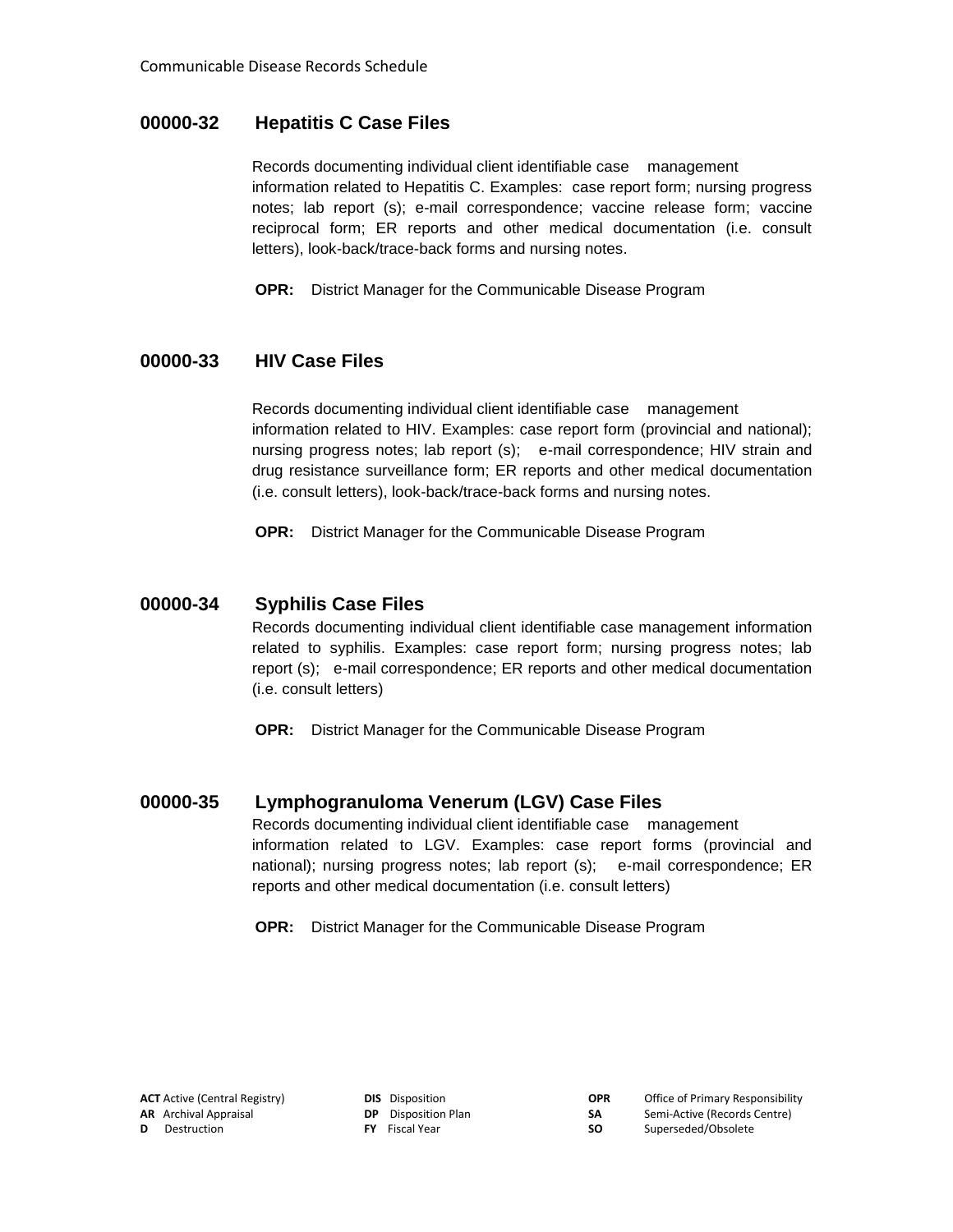#### **00000-36 Creutzfeldt-Jakob Disease**

Records documenting individual client identifiable case management information related to CJD. Examples: case report forms; nursing notes; lab reports; e-mail correspondence; other medical documentation.

**OPR**: District Manager for the Communicable Disease Program

#### **00000-37 Sexually Transmitted Infection Other Than Hepatitis B, HIV, Syphilis and LGV Case Files**

Records documenting individual client identifiable case management information related to sexually transmitted infection other than Hepatitis B, HIV, Syphilis and LGV case files. Examples: case report form; nursing progress notes; lab report (s); e-mail correspondence; letter (s) to pharmacy regarding billing for medication; ER reports and other medical documentation (i.e. consult letters)

**OPR:** District Manager for the Communicable Disease Program

#### **00000-40 CDC Enteric Disease Case Files**

Records documenting individual client identifiable case management information related to CDC enteric disease. Examples: case report forms; nursing progress notes; lab report (s); e-mail correspondence; exclusion and return to work letter (s) to employer; exclusion and return to work letter (s) to employee; notification letter to daycare/school; sporadic communicable disease in returning travelers form; referral form to department of agriculture; national questionnaire (e.g. listeriosis); ER reports and other medical documentation (i.e. consult letters)

**OPR:** District Manager for the Communicable Disease Program

#### **00000-41 Food-Borne Disease Outbreak Case Files**

Records documenting individual client identifiable case management information related to food-borne disease outbreak case files. Examples: case report forms; nursing progress notes; lab report (s); e-mail correspondence; exclusion and return to work letter (s) to employer; exclusion and return to work letter (s) to employee; notification letter to daycare/school; sporadic communicable disease in returning travelers form; referral form to department of agriculture; contact line list form; letter(s) to contacts; epidemiology analysis document (s); ER reports and other medical documentation (i.e. consult letters)

|   | <b>ACT</b> Active (Central Registry) | <b>DIS</b> Disposition     | <b>OPR</b> | Office of Primary Responsibility |
|---|--------------------------------------|----------------------------|------------|----------------------------------|
|   | <b>AR</b> Archival Appraisal         | <b>DP</b> Disposition Plan | SΑ.        | Semi-Active (Records Centre)     |
| D | Destruction                          | <b>FY</b> Fiscal Year      | SO.        | Superseded/Obsolete              |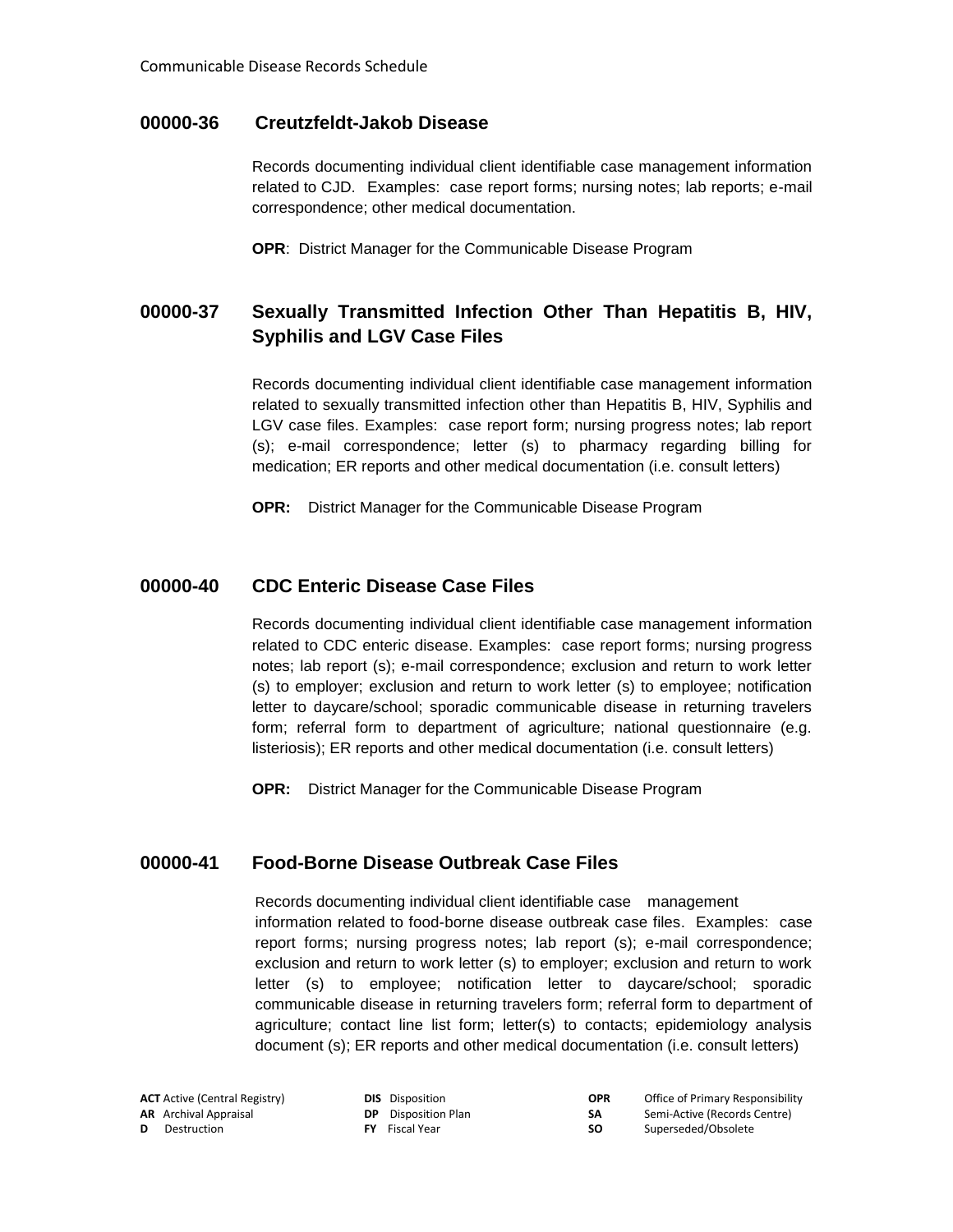**OPR:** District Manager for the Communicable Disease Program

#### **00000-42 Disease Outbreak Other Than Food-Borne Case Files**

Records documenting individual client identification case management information relating to outbreaks. Examples: case report forms; nursing progress notes; lab report (s); e-mail correspondence; exclusion and return to work letter (s) to employer; exclusion and return to work letter (s) to employee; notification letter to daycare/school; sporadic communicable disease in returning travelers form; referral form to department of agriculture; contact line list form; letter(s) to contacts; epidemiology analysis document (s); ER reports and other medical documentation (i.e. consult letters)

**OPR:** District Manager for the Communicable Disease Program

#### **00000-50 Immunization Case Files**

Records documenting individual client identifiable case management information related to immunization. Examples: Immunization reciprocal form, MCH9 cards, line listings from HINI clinics and seasonal influenza clinics Immunization consent form, nursing progress notes, email correspondence

**OPR:** District Manager for the Communicable Disease Program

#### **00000-51 Adverse Effects Following Immunization (AEFI) Case Files**

Records documenting individual client identification case management information relating to an adverse event following an immunization. Examples: AEFI report form, email correspondence, immunization reciprocal form, nursing notes, ER reports and other medical documentation (i.e. consult letters)

**OPR:** District Manager for the Communicable Disease Program

| <b>DIS</b> Disposition     |
|----------------------------|
| <b>DP</b> Disposition Plar |
| <b>FY</b> Fiscal Year      |

**ACT** Active (Central Registry) **DIS** Disposition **OPR** Office of Primary Responsibility **AR** Archival Appraisal **DP** Disposition Plan **SA** Semi-Active (Records Centre)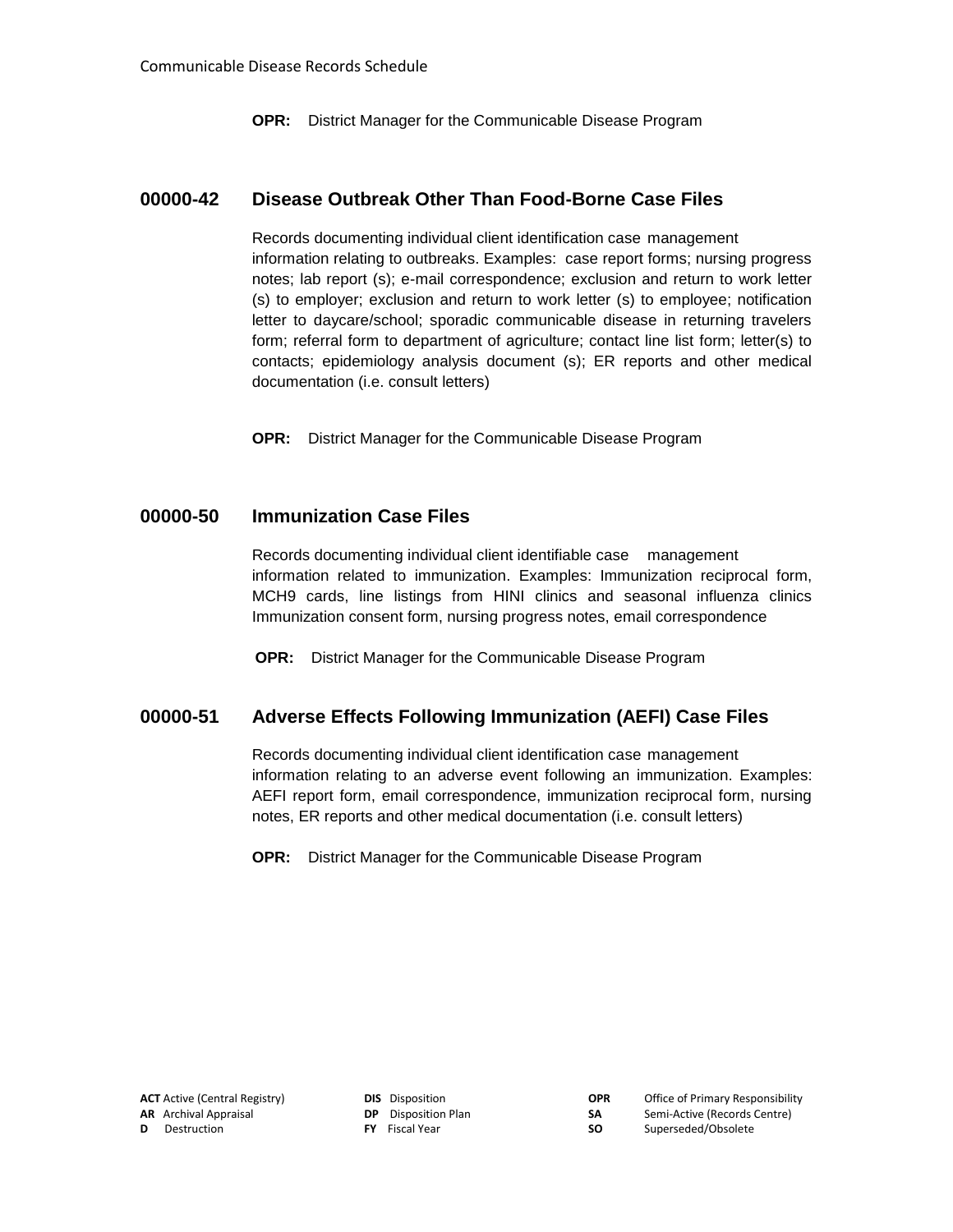### <span id="page-8-0"></span>**Guidelines for Notification of Laboratory Results**

**Date:** June 28, 2010 **Reaffirmed:** July 30, 2015

Providing laboratory results to a client is within the scope of practice of a registered nurse in Nova Scotia. Public Health nurses are accountable to the legislation and regulations under the Registered Nurses Act to work within the RN scope of practice.

Public Health nurses are accountable to the legislation and regulations under the Health Protection Act.

In response to concerns expressed about relaying lab results to clients in the absence of a physician, discussions were held with the College of Registered Nurses of N.S. It was determined that there is a distinction between relaying a lab result and making a diagnosis. Providing laboratory results to a client is within the scope of practice of an RN. Making a diagnosis is not within the RN scope of practice.

This guideline will serve as part of case management for all notifiable diseases/conditions

- When a lab report indicates a positive result for a notifiable disease/condition, it is necessary to carry out case investigation, contact tracing, education, etc. with the client in relation to that disease/condition (as per the CDC Manual) in order to prevent transmission.
- The Public Health Nurse can contact the person and convey the lab result if the person's health care provider is not available, in order to carry out the responsibilities above.
- The client must be encouraged to seek medical follow up for the notifiable disease/condition.